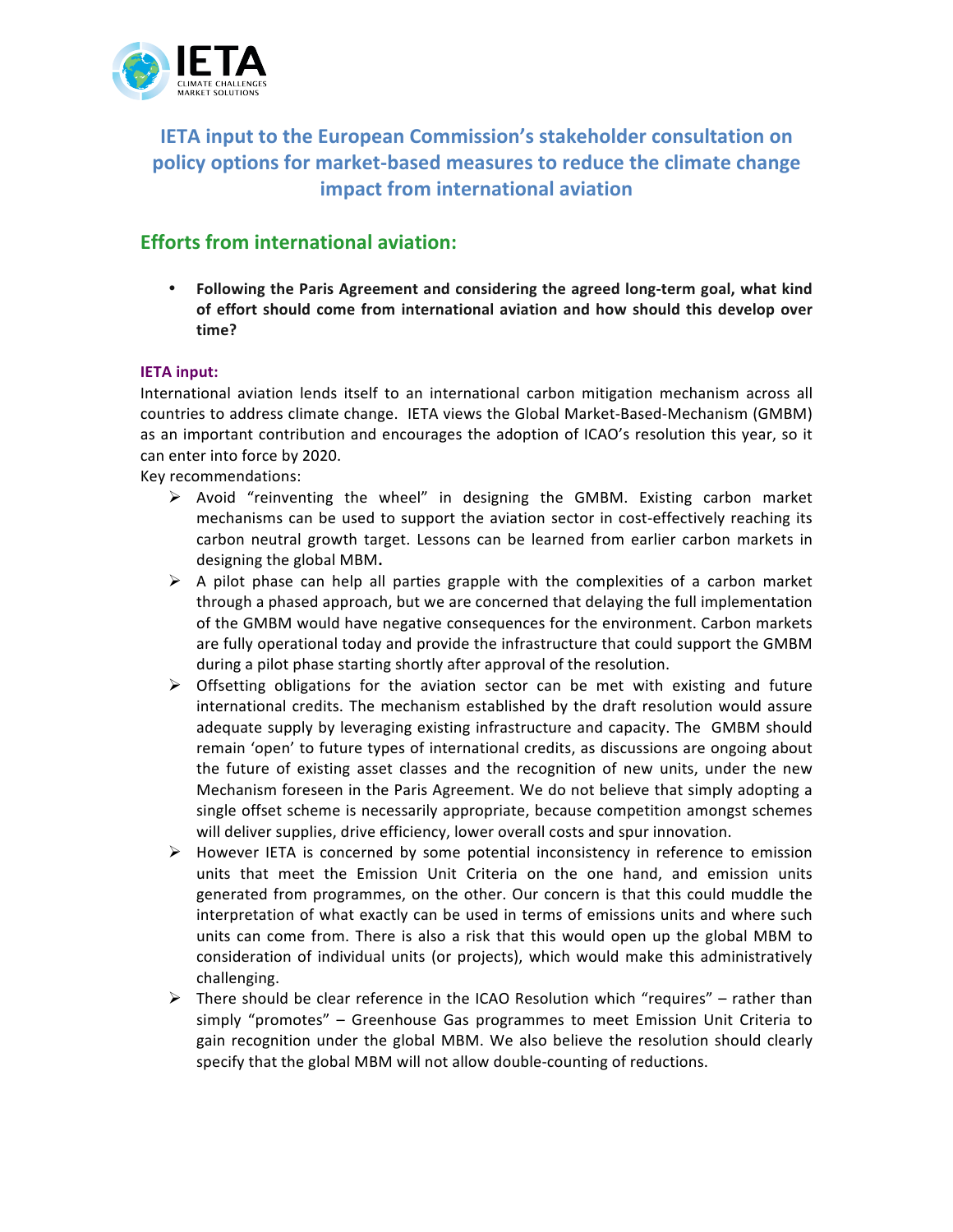

# **ICAO's General Assembly:**

• Which elements should emerge from the 2016 ICAO Assembly to provide for the **implementation of a robust GMBM by 2020?** 

### **IETA input:**

- Robust emissions monitoring reporting and verification criteria and accounting rules to underline safeguard environmental integrity.
- A centralised registry is necessary in view of tracking trades and avoiding doublecounting. In doing so the registry would be able to create shadow units to reduce transaction costs & enable greater liquidity and price discovery by allowing entities access to one single registry account rather than requiring entities to acquire a registry account for each particular offsetting mechanism that becomes eligible.
- Clarity on the asset classes that may be recognised in the GMBM, and efforts to encourage early action. Early action provides an important signal to investors and project developers, enabling them to make the necessary investments in project activities. It also enables the airline industry to engage with the carbon market and learn how best to operate within a compliance system based on environmental markets.
- Clarity on the process for raising ambition over time, including a clear timetable for full inclusion of all parties if a segregated approach is initially adopted.
- Governance considerations are important for the GMBM, as well as identifying the various bodies' responsibilities and market oversight.
- Some of these considerations will emerge after ICAO's General Assembly, but a clear timeline should be adopted to inform market participants of the next steps.

# **Regional action to address emissions from domestic aviation:**

• In what ways could action being taken by countries and groups of countries to achieve their respective climate goals, notably by addressing emissions from domestic aviation, complement and interact with a GMBM addressing emissions from **international aviation?** 

#### **IETA input:**

Action taken by countries or groups of countries to address emissions from domestic aviation should be *complementary* to the GMBM for international aviation. It is possible to foresee a mix of measures to reduce GHG emissions from aviation. However, efforts to reduce the administrative burden to those who operate in different jurisdictions need to be addressed.

Ideally global and domestic measures should be part of a single global scheme. However, as a minimum, any domestic action should not undermine global efforts and should at least be as ambitious as international efforts.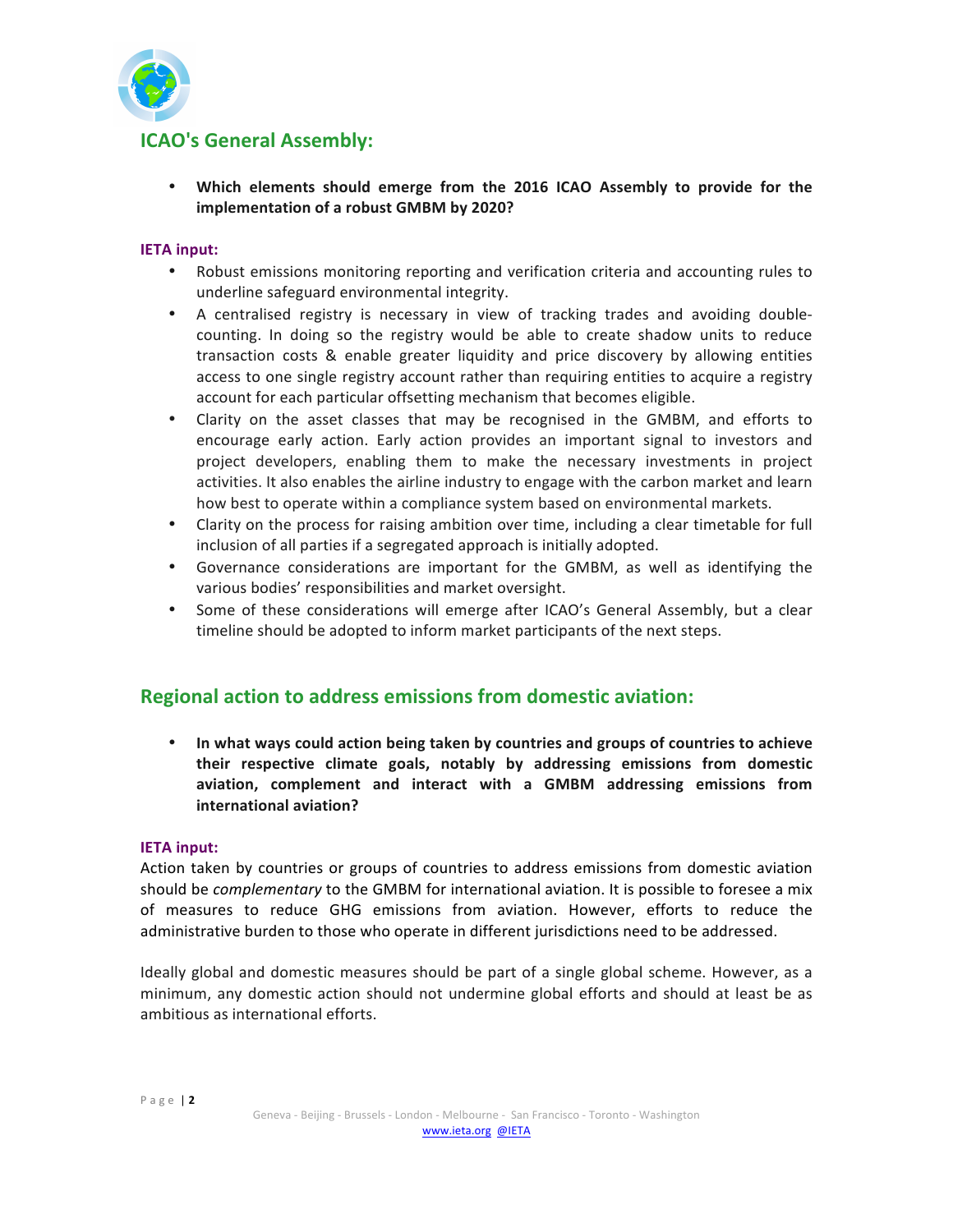

• Which should be the main principles and criteria guiding a review of the EU ETS following the 2016 ICAO Assembly?

#### **IETA input:**

The review of the EU ETS should take into account environmental considerations; progress of the international negotiations; and cost-effective means for the aviation sector to reduce its emissions.

The EU ETS could provide ICAO with an operational and proven international process and IT tools that registers verified emissions, units and transactions, and publishes compliance figures, in a single, centralised Registry. Lessons learnt from the EU ETS point at the importance of ensuring a very high level of security, reliability, and transparency of trades; as well as introducing a central registry.

The following basic principles should be taken into account, in order to create an effective GMBM, and for the review of the EU ETS:

#### 1. Long-term, science- and environmentally-based goals should be set.

- This assumes a clear and stable regulatory regime that drives a stable market.
- " Supply and demand should create a dynamic market that drives the price.
- " Clear rules will provide confidence to participants and investors.

#### 2. An open and broad market will perform the best.

- " The design should promote broad participation to enhance liquidity.
- " An open market will allow entities to hedge their exposure and minimise costs.
- " Use of existing offset standards and asset classes will help assure adequate supply.

#### **3.** Sound market infrastructure should underpin the system.

- " Solid measurement, reporting and verification techniques build confidence amongst market participants, regulators and other stakeholders.
- " Market information should be made available in a fair and transparent manner.
- " The registry must operate efficiently and securely.
- Which options should be considered for the EU ETS for the period 2017-2020?

#### **IETA input:**

It is important for all sectors to contribute towards the environmental target, and the aviation sector should also play its part.

IETA has identified 3 possible options that could occur in the EU between 2017 and 2020:

- Option 1: Extend the current rules of the EU ETS under 'stop the clock' for the aviation sector until 2020
- Option 2: Exempt the aviation sector from the EU ETS until 2020
- Option 3: Include all flights to/from the EU in the scope of the EU ETS until 2020

IETA recommends option 1 for the EU for the period 2017-20. Other options such as excluding

Page | 3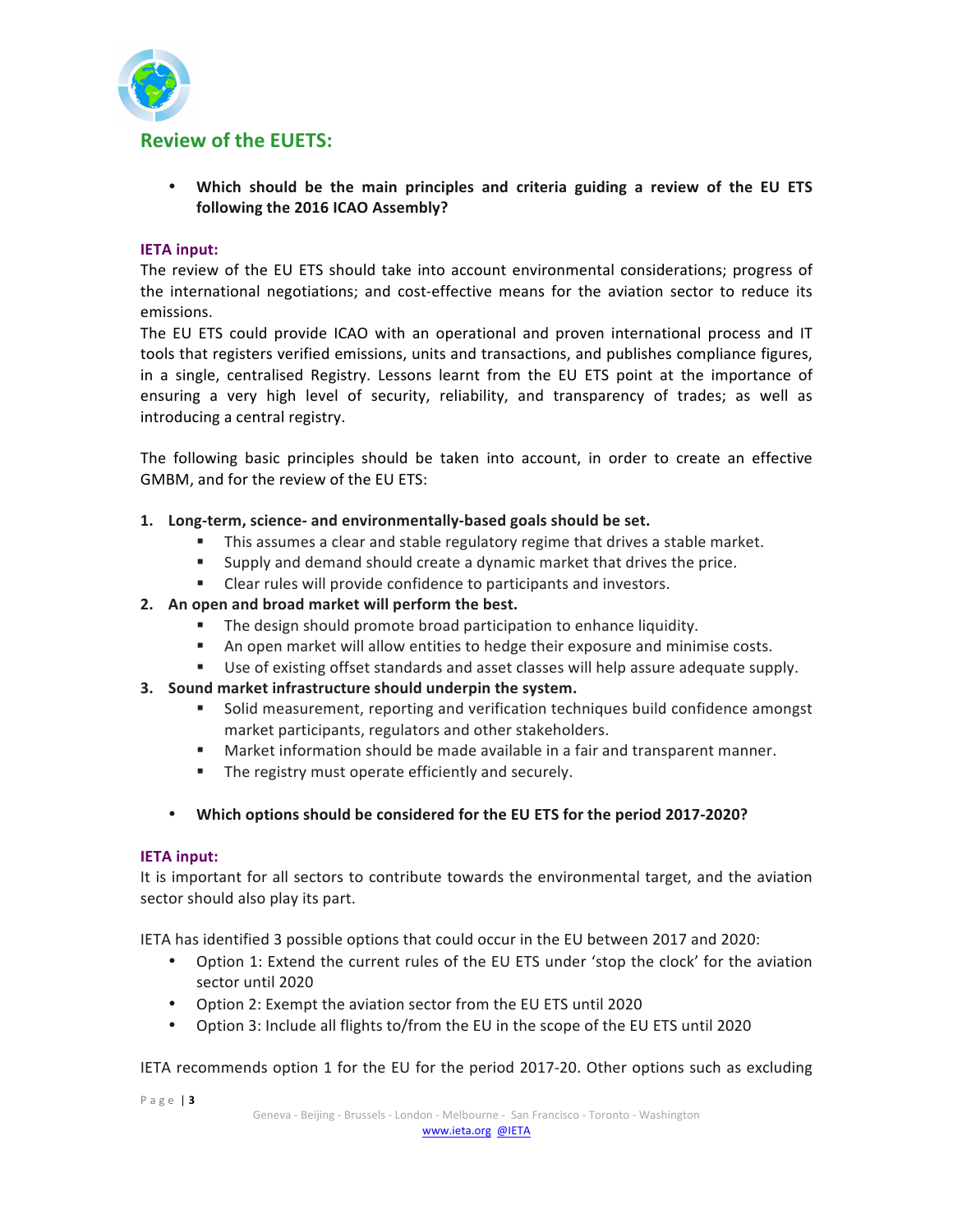

the aviation sector altogether from the EU ETS would put into question the contribution of the sector towards achieving the long-term target, and would represent a step back in terms of coverage of the EU ETS and environmental efforts. The option of including all flights (domestic and international) in the scope of the EU ETS for the period 2017-2020 risks undermining international negotiations and is considered to be counter-productive.

# • Which options should be considered beyond 2020?

## **IETA input:**

IETA has identified 3 possible post 2020 options. However, the priority must be to enact a global MBM for aviation.

- Option 1: Extend the current rules of the EU ETS for the aviation sector beyond 2020
	- $\circ$  Pros: Ensures emissions from all flights are covered, either via the EU ETS or via the GMBM for international flights.
	- $\circ$  Cons: Are intra-EU flights international? If not, extension of the current rules goes against the spirit of the Global MBM which covers international flights, leading to double-regulation.
- Option 2: Exempt the aviation sector from the EU ETS after 2020
	- $\circ$  Pros: One compliance mechanism for all flights simplifies the rules for aircraft operators.
	- $\circ$  Cons: Environmental concerns: Carbon Neutral Growth target is less ambitious than emission reductions in EU ETS. Other regions (e.g. China) are considering including domestic aviation in a national ETS.
- Option 3: Include all flights to/from the EU in the scope of the EU ETS after 2020
	- $\circ$  Pros: Extending EU ETS scope gives a greater opportunity for emission reductions.
	- $\circ$  Cons: High risk of political objection. Contradicts international efforts to reach a global agreement for the aviation sector.
- According to Regulation 421/2014, the Commission proposal following the 2016 ICAO Assembly should "swiftly propose measures in order to ensure that the international developments can be taken into account", and "give particular consideration to the environmental effectiveness of the EU ETS  $(...)$ , including better alignment of the rules applicable to aviation and stationary installations respectively". Which elements of EU ETS could be considered in order to take into account international developments as well as to improve its environmental effectiveness (e.g. review of auctioning shares, use of international offsets – including from the new mechanism established by the Paris Agreement, etc.)?

## **IETA input:**

Page | 4 **Consider the timing of auctions:** EUAA auctions are much more compliance-driven and this could be reflected in the timing of volumes. Previous EUAA auctions show that interest in the auctions is highest at the beginning of the year before 31 March compliance deadline, as well as in December for the settlement of futures. Instead of an even distribution of auction volumes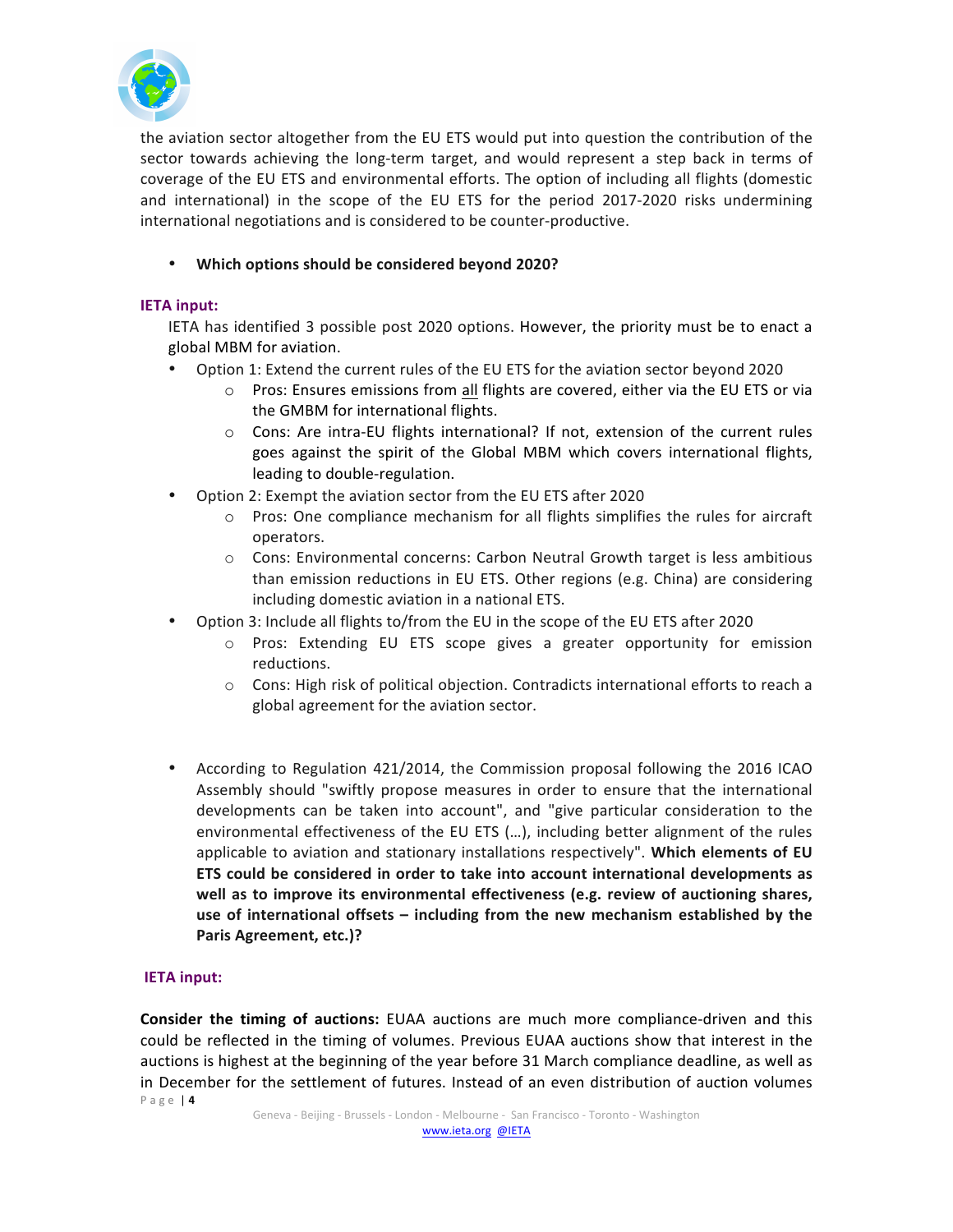

across the year, offering higher volumes in the first quarter of the year and in December, may be more suitable. This could increase participation, which is important given the relatively small size of the EUAA market. However, greater analysis is needed, as some operators may value auctioning to be evenly spread throughout the calendar.

**Criteria for participation should be reviewed:** IETA believes the list of eligible participants in auctions is adequate; however we would like to point out some further considerations. The paramount argument is to ensure market integrity and, whilst we don't think there is justification at this stage to modify the list of participants, further assessment of the following ideas could be worthwhile.

- Extending participation to other players: is there a case to be made for other participants to be involved in auctions? This could further improve liquidity in the auctions and the functioning of the overall market but needs to be assessed in the context of the implications for market integrity: there are concerns over involving more non-compliance actors if these players are not regulated in the same manner as those already participating in auctions.
- Reviewing participation criteria for operators, particularly for companies holding a minority shareholding of an operator: Under current rules a firm with up to 49% share in an operator cannot participate in the auctions. There may be merit in looking at this threshold in more detail.
- Allowing market participants based outside the EU ETS region (Switzerland, United States, other jurisdictions) to participate could be another aspect to reflect further upon, and whether extending participation to such players could strengthen the connection between the EU ETS and these regions, facilitating future cooperation. However, such actors can also be involved in trading futures and the benefits of them taking part in auctions are unclear.

# **Small aircraft operators:**

• Should small non-commercial aircraft operators (emitting less than 1000 tonnes of CO2 per year) continue to be exempted from the EU legislation from 2021 onwards? If so, what alternative measures, if any, should be considered?

## **IETA input:**

IETA believes that it makes practical and operational sense to exclude small aircraft operators from EU legislation from 2021 onwards. However a discussion is needed on how excluded/exempted flights would be covered through other means or other parties, in view of reaching the carbon neutral growth target.

**30!May!2016**